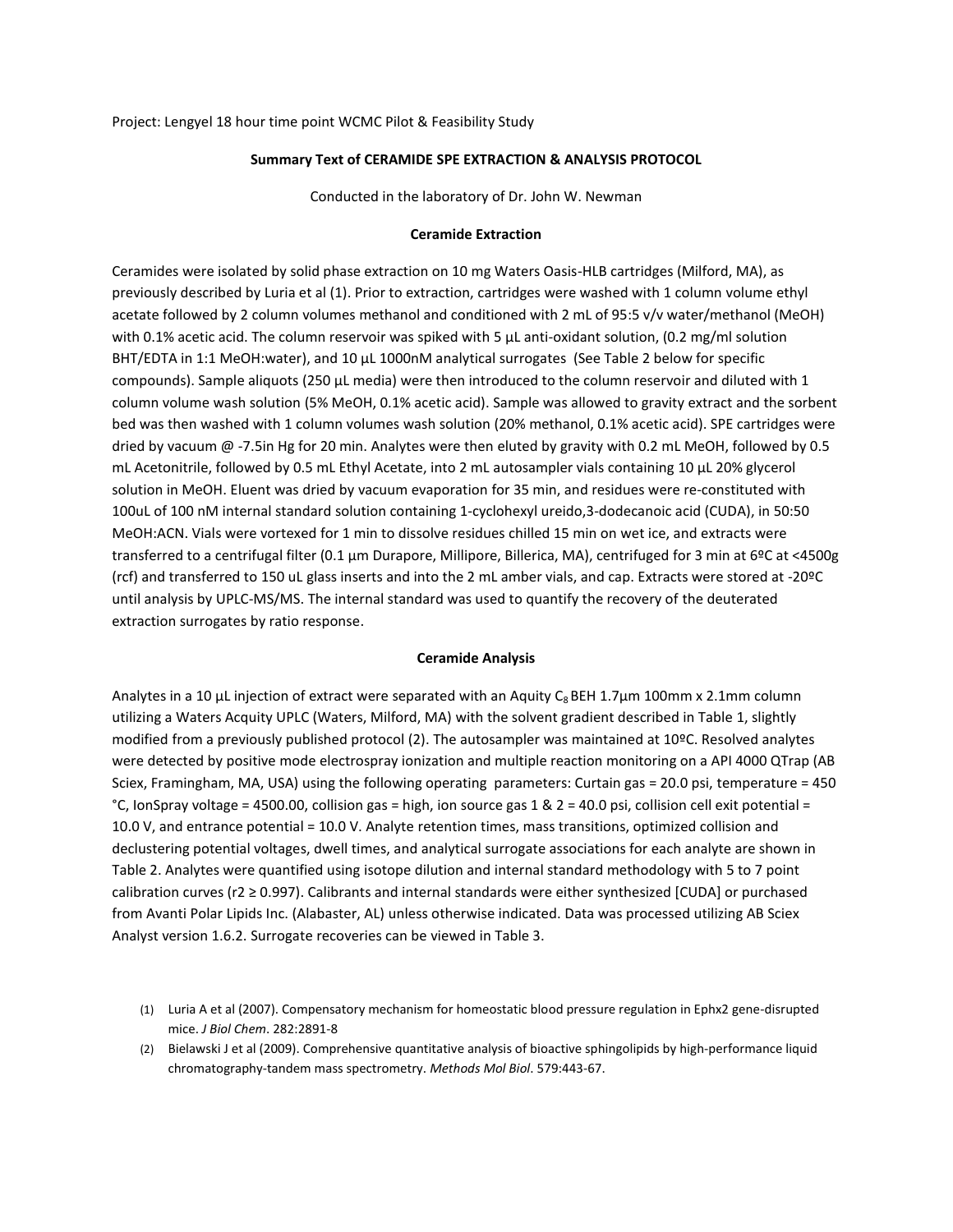**Table 1.** UPLC parameters

| <b>TODIC 1.</b> OF LC parameters |    |    |  |  |
|----------------------------------|----|----|--|--|
| Time (min)                       | А% | B% |  |  |
| 0                                | 90 | 70 |  |  |
| 2                                | 90 | 80 |  |  |
| 5                                | 60 | 85 |  |  |
| 5.5                              | 60 | 90 |  |  |
| 13.5                             | 20 | 95 |  |  |
| 13.75                            | 20 | 99 |  |  |
| 14.5                             | 5  | 99 |  |  |
| 14.7                             | 5  | 70 |  |  |
| 15.2                             | 90 | 70 |  |  |

Solvent A = 5 mm NH4COO 0.2% formic acid; Solvent B = 5 mm NH4COO 0.2% formic acid in MeOH, flow rate = 0.25 mL/min, column 2.1 X 100mm, 1.7 µm BEH C8 (Waters, Milford, MA), column temp = 60 °C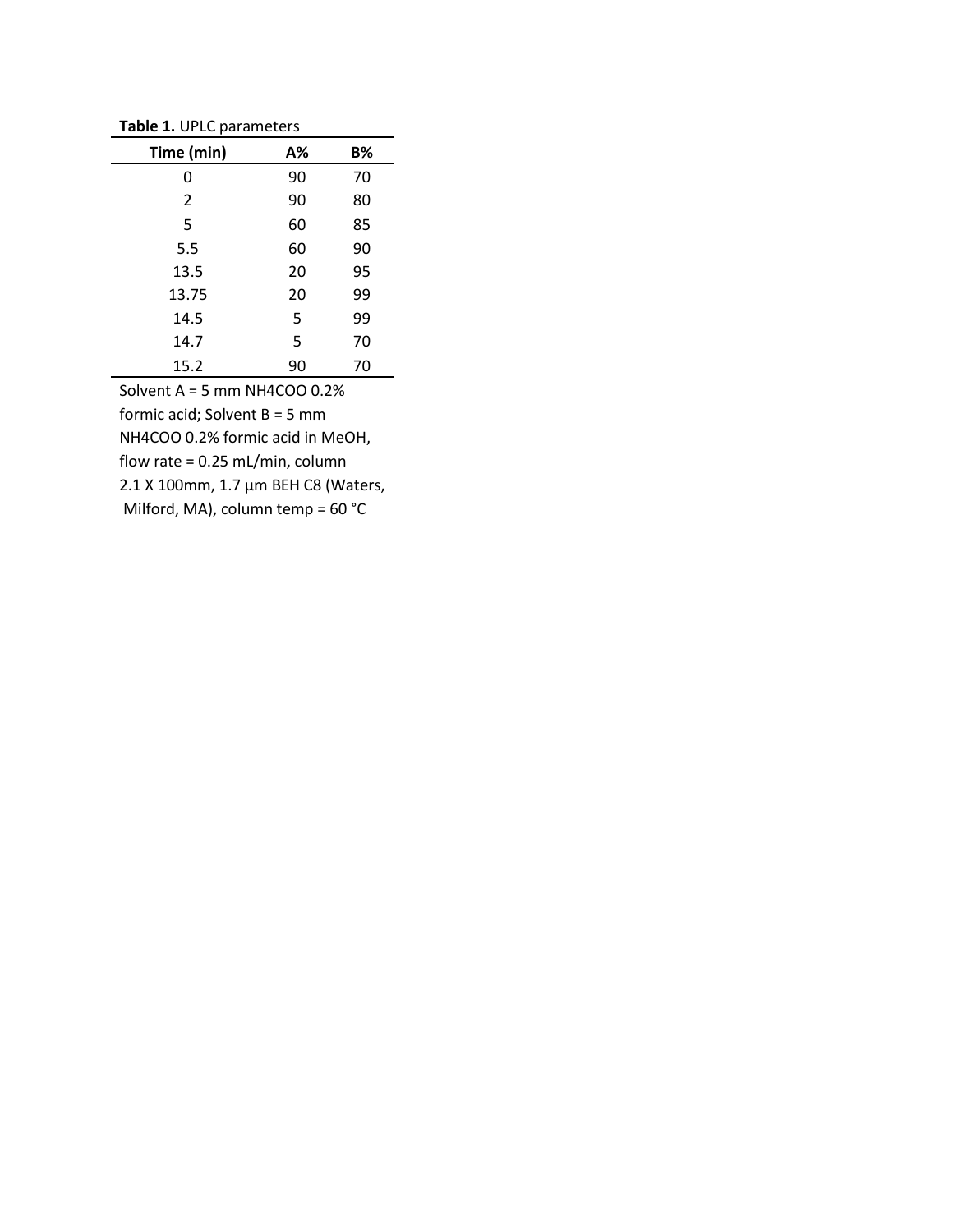**Table 2.** UPLC/Electrospray ionization QTRAP analyte and instrument specific parameters\*

|                                     |          |                        | <b>Declustering</b> | <b>Collision</b> |                      |
|-------------------------------------|----------|------------------------|---------------------|------------------|----------------------|
| Analyte                             | tR (min) | <b>Transition (Da)</b> | (V)                 | (V)              | ISTD <sup>+</sup>    |
| 1-Cyclohexyl Urea 3-Dodecanoic Acid | 3.0      | 341.3 > 216.2          | 60                  | 24               | $---$                |
| 17:1 Sphingosine                    | 3.4      | 286.4 > 268.3          | 40                  | 15               | <b>CUDA</b>          |
| 18:1 Sphingosine                    | 3.8      | 300.4 > 282.4          | 40                  | 21               | 17: 1 Sphingosine    |
| 17:1 Sphingosine-1P                 | 3.7      | 366.4 > 250.3          | 50                  | 23               | <b>CUDA</b>          |
| 18:1 Sphingosine-1P                 | 4.0      | 380.4 > 264.4          | 50                  | 25               | 17: 1 Sphingosine-1P |
| 18:0 Sphinganine-1P                 | 4.0      | 382.4 > 266.4          | 50                  | 25               | 17: 1 Sphingosine-1P |
| C <sub>14</sub> Ceramide            | 8.8      | 510.7 > 492.6          | 50                  | 21               | C17 Ceramide         |
| C <sub>16</sub> Ceramide            | 9.5      | 538.8 > 264.4          | 55                  | 37               | C17 Ceramide         |
| C18:1 Ceramide                      | 9.8      | 564.5 > 546.4          | 60                  | 24               | C17 Ceramide         |
| C17 Ceramide                        | 9.9      | 552.8 > 534.5          | 55                  | 24               | <b>CUDA</b>          |
| C <sub>18</sub> Ceramide            | 10.3     | 566.7 > 264.4          | 55                  | 37               | C17 Ceramide         |
| C18 dihydroceramide                 | 10.6     | 568.7 > 266.4          | 85                  | 33               | C17 Ceramide         |
| C <sub>20</sub> Ceramide            | 11.3     | 594.4 > 576.5          | 55                  | 21               | C17 Ceramide         |
| C <sub>24</sub> Ceramide            | 13.3     | 650.9 > 264.4          | 55                  | 42               | C17 Ceramide         |
| C24 dihydroceramide                 | 13.6     | 652.9 > 266.4          | 55                  | 42               | C17 Ceramide         |
| C <sub>25</sub> Ceramide            | 11.3     | 664.9 > 264.4          | 55                  | 45               | C17 Ceramide         |

\* - Analytes were separated under conditions described in Table I. Collision-induced

dissociation was performed with nitrogen at a pressure of 2.3 mTorr.

Dashed lines indicate separation between mass spectral multiple reaction monitoring functions.

† - Internal Standards (ISTD) - Analytes were corrected for recoveries of listed surrogates.

1-Cyclohexylureido,3-dodecanoic acid (CUDA) was introduced immediately prior to analysis and used to quantify surrogate recoveries.